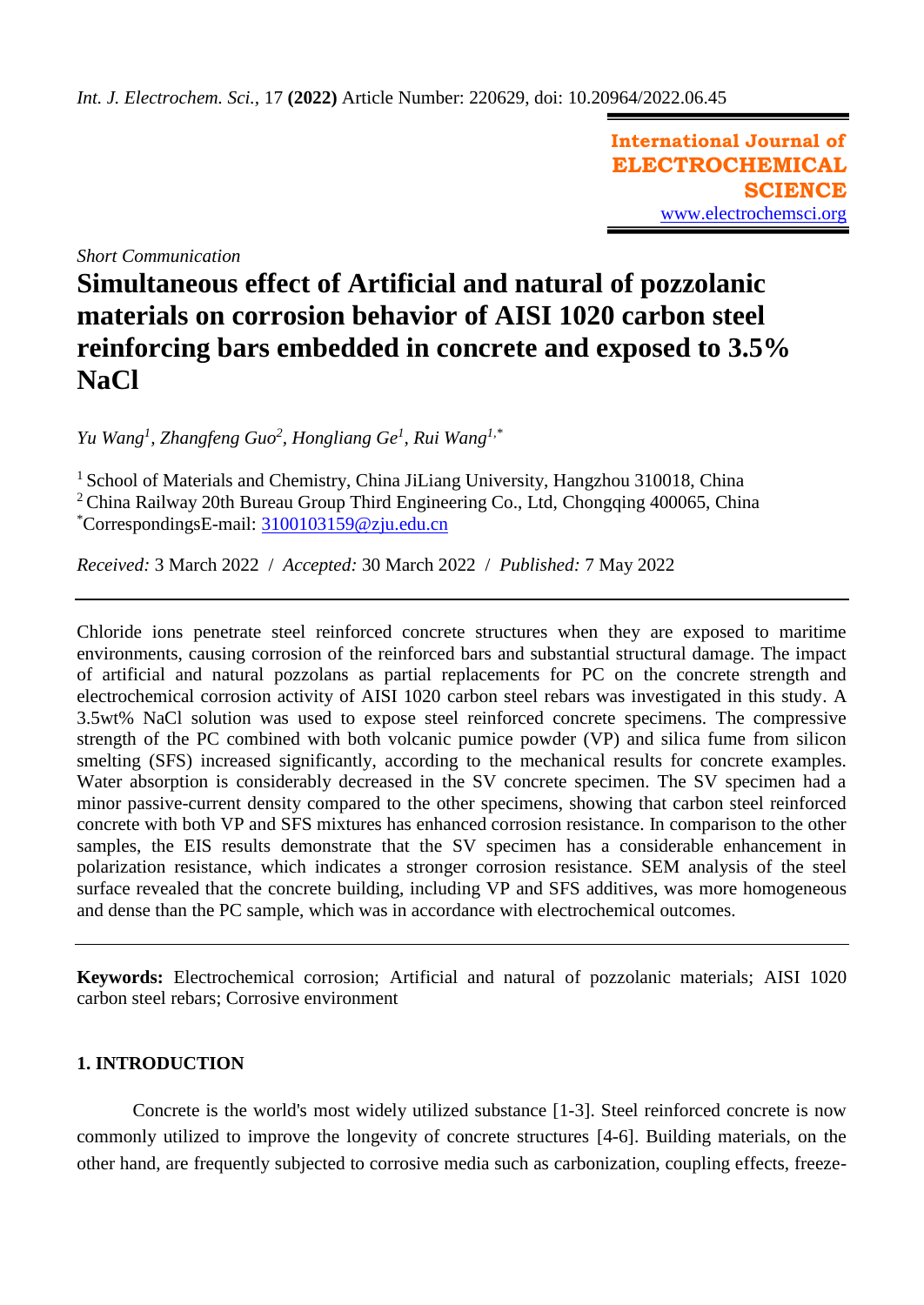thaw cycles, and chloride assault, all of which contribute to steel rebar corrosion [\[7,](#page-7-2) [8\]](#page-7-3). Concrete permeability is a flaw in concrete durability because it allows water or other liquids to easily pass through it, carrying corrosive elements with them [\[9,](#page-7-4) [10\]](#page-7-5).

The use of pozzolanic elements such as metakaolin and fly ash, both artificial and natural, has been proven to be a useful way of enhancing concrete characteristics [\[11,](#page-7-6) [12\]](#page-7-7). With growing environmental concerns, the use of silica fume from silicon smelting (SFS) as a mixer and alternative additive has gained popularity [\[13-15\]](#page-7-8). SFS is a pozzolanic compound with a variety of unique features. It comes in a variety of styles and quality levels. Furthermore, SFS is a well-liked additive for use in cement and concrete [\[16-18\]](#page-8-0). SFS is increasingly being utilized to create materials with lower porosity, a denser microstructure, increased ion resistance, increased strength, and durability [\[19,](#page-8-1) [20\]](#page-8-2).

As a result, alternative precursor materials have been identified as necessary. In recent research, volcanic pumice powder (VP) has been proposed as a sustainable method of finding alkali-activated material [\[21\]](#page-8-3). This is abundantly available in a number of nations, although it is rarely used in particular settings, which has sparked a lot of interest in its use as a forerunner to alkali-activated material [\[22,](#page-8-4) [23\]](#page-8-5). The number of studies utilizing VP-based materials has steadily increased, with the majority of findings focused on mechanical and physical properties and few on durability.

Because no earlier studies of the combined effects of VP and SFS on the corrosion protection of steel reinforced cement has been published. The electrochemical corrosion performance of reinforcing carbon steel in concrete with VP and SFS was considered in this study. Corrosion resistance of AISI 1020 carbon steel rebar was examined through an electrochemical impedance spectroscopy test, polarization consideration, and open-circuit potential assessment.

## **2. EXPERIMENTAL**

The varied components of volcanic pumice powder (VP) and silica fume from silicon smelting (SFS) in Portland cement (PC) were used in this study. Table 1 lists the properties of the VP, SFS, and PC.

|                                | $PC(wt\%)$ | $VP(wt\%)$ | $SFS(wt\%)$ |
|--------------------------------|------------|------------|-------------|
| SiO <sub>2</sub>               | 20.35      | 51.42      | 97.23       |
| Al <sub>2</sub> O <sub>3</sub> | 4.74       | 17.81      | 0.23        |
| Fe <sub>2</sub> O <sub>3</sub> | 3.32       | 6.32       | 0.52        |
| CaO                            | 63.25      | 6.42       | 0.21        |
| <b>MgO</b>                     | 3.04       | 6.15       | 0.53        |
| K <sub>2</sub> O               | 0.62       | 3.26       | 0.51        |
| Na <sub>2</sub> O              | 0.30       | 5.64       | 0.11        |
| SO <sub>3</sub>                | 2.95       | 0.53       | 0.12        |
| LOI                            | 0.89       | 0.23       | 0.54        |

**Table 1.** Chemical compositions of VP, SFS and PC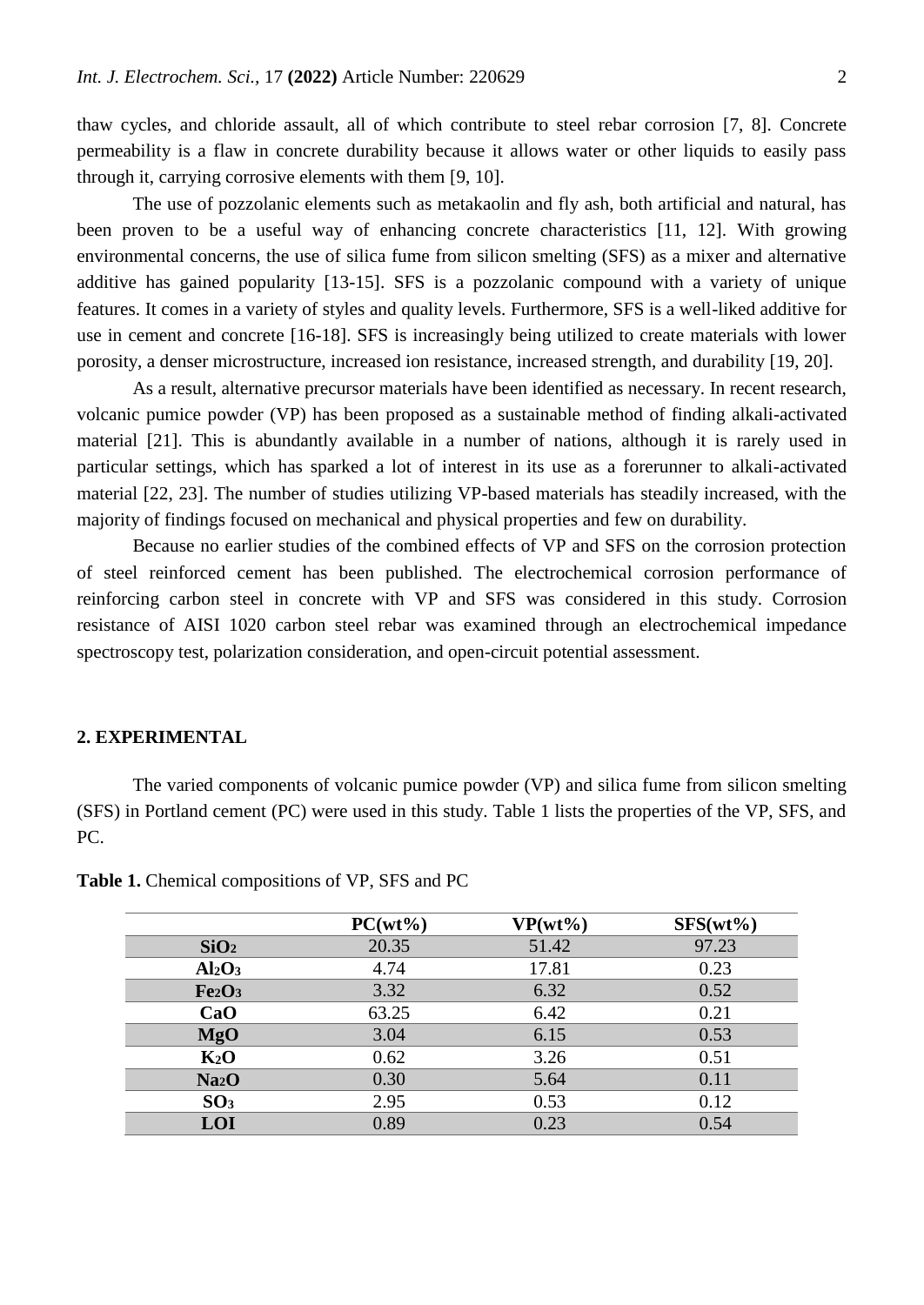All mortars were produced with the same ratio of sand to cement (3:1). The SFS and VP were used as partial replacements for PC. The water to cement ratio was 0.47. Table 2 displays the proportions of the blends for each specimen. The mixes were poured into cylinder molds with a diameter of 11cm and a height of 27cm, and then stored at room temperature for one day with a high humidity of 90%.

| <b>Sample</b>          | $PC(wt\%)$ | $SFS(wt\%)$ | $VP(wt\%)$ |
|------------------------|------------|-------------|------------|
| <b>Portland cement</b> | 100.0      |             |            |
| <b>SFS</b>             | 70.0       | 30.0        |            |
| VD)                    | 30.0       |             | 30.0       |
|                        |            |             |            |

**Table 2.** The concrete sample mix proportions

**Table 3.** AISI 1020 carbon steel reinforcing chemical composition (wt%)

|                                         | n.<br>וכ          | $\bullet$ $\bullet$<br>T 4 T | Mn   | ◡ェ   |        | ∼          | xv   |
|-----------------------------------------|-------------------|------------------------------|------|------|--------|------------|------|
| $\overline{1}$ $\overline{C}$<br>v. 1 o | $\bigcap$<br>∪.∠J | v.il                         | V.44 | 0.14 | 0.0046 | 1 U<br>v.v | dual |

Electrochemical studies on steel rebar were conducted to investigate the effects of SFS and VP mixtures on the corrosion behavior of carbon steel reinforced concrete. Table 3 exhibits the carbon steel reinforcing chemical composition.

The electrochemical corrosion parameters of the specimens were studied using a threeelectrode electrochemical setup. The working, reference, and counter electrodes were made of steel reinforced concrete, conventional copper/copper-sulfate electrode, and graphite. The samples were immersed in a 3.5wt% NaCl media to simulate the marine environment. Using sophisticated software, the resulting results were examined. In the frequency ranges of 100kHz to 0.1mHz, electrochemical impedance spectroscopy (EIS) investigations were performed. The cyclic voltammetry assessment was conducted at a scan rate of 50mV/s between -1.2V and 0.8V. The polarization evaluation was performed at a 1mV/s scanning rate at 0.25V. According to IS 516e1959, compressive strength tests were performed on three specimens for each mixture for one day, one week, two weeks, and four weeks. The morphological properties of rebar were studied using a scanning electron microscope (SEM). Water absorption was measured using ASTM C642.

### **3. RESULTS AND DISCUSSION**

Different admixtures were used to replace PC in carbon steel reinforced concrete. Figure 1 shows the corrosion potential of samples exposed to 3.5 wt% NaCl aqueous solution, representing that the SFS sample has a 10% corrosion probability throughout the duration of the exposure period, with a corrosion potential greater than -200mV [\[24,](#page-8-6) [25\]](#page-8-7). For 1 to 6 weeks, the PC sample showed an unclear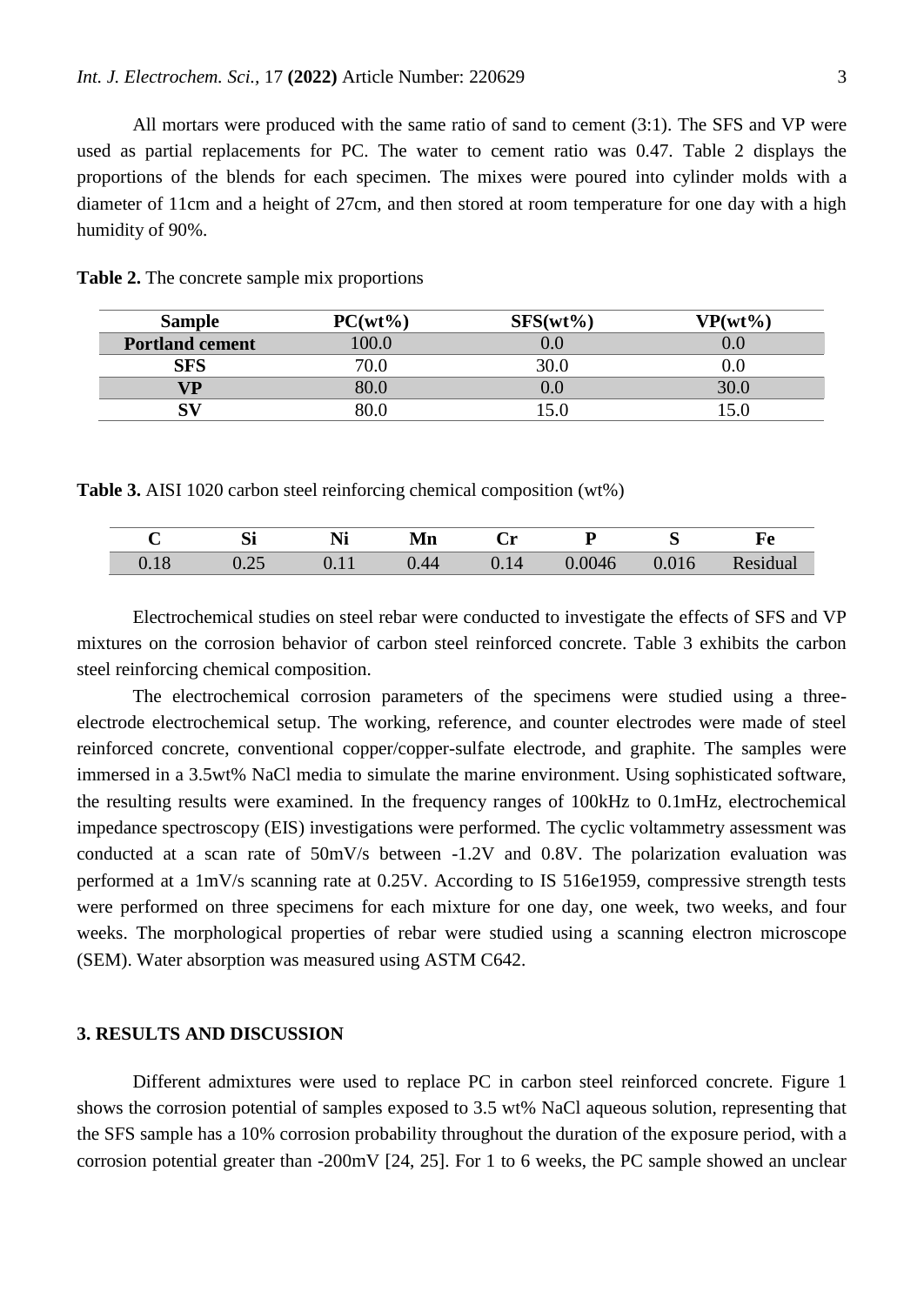corrosion with potential values of -300 mV to -200 mV vs. CSE, which was connected to the beginning of corrosion damage or a minor separation of the passivation film [\[26\]](#page-8-8).



Figure 1. Corrosion potential for steel reinforcement bars in concrete produced by replacing various admixtures for PC into a 3.5wt% Nacl aqueous solution.

The corrosion potential results for the SV specimen were more robust than the other specimens' potential values, which stayed completely within the 10%-corrosion probability zone [\[27-29\]](#page-8-9). Because of the decrease in calcium hydroxide, absorption of hydration products, and change in pore solutions, one of the most significant aspects of the VP is its great impact on concrete durability.



**Figure 2.** A compressive strength for the specimens at ambient temperature with various replacement combinations

Fig. 2 depicts the compressive strength of the specimen. When the different replacement combinations are compared, it can be determined that the SV sample seems to have a higher strength at every age. The greater concentration of CaO in VP could explain the rise in strength. It acts both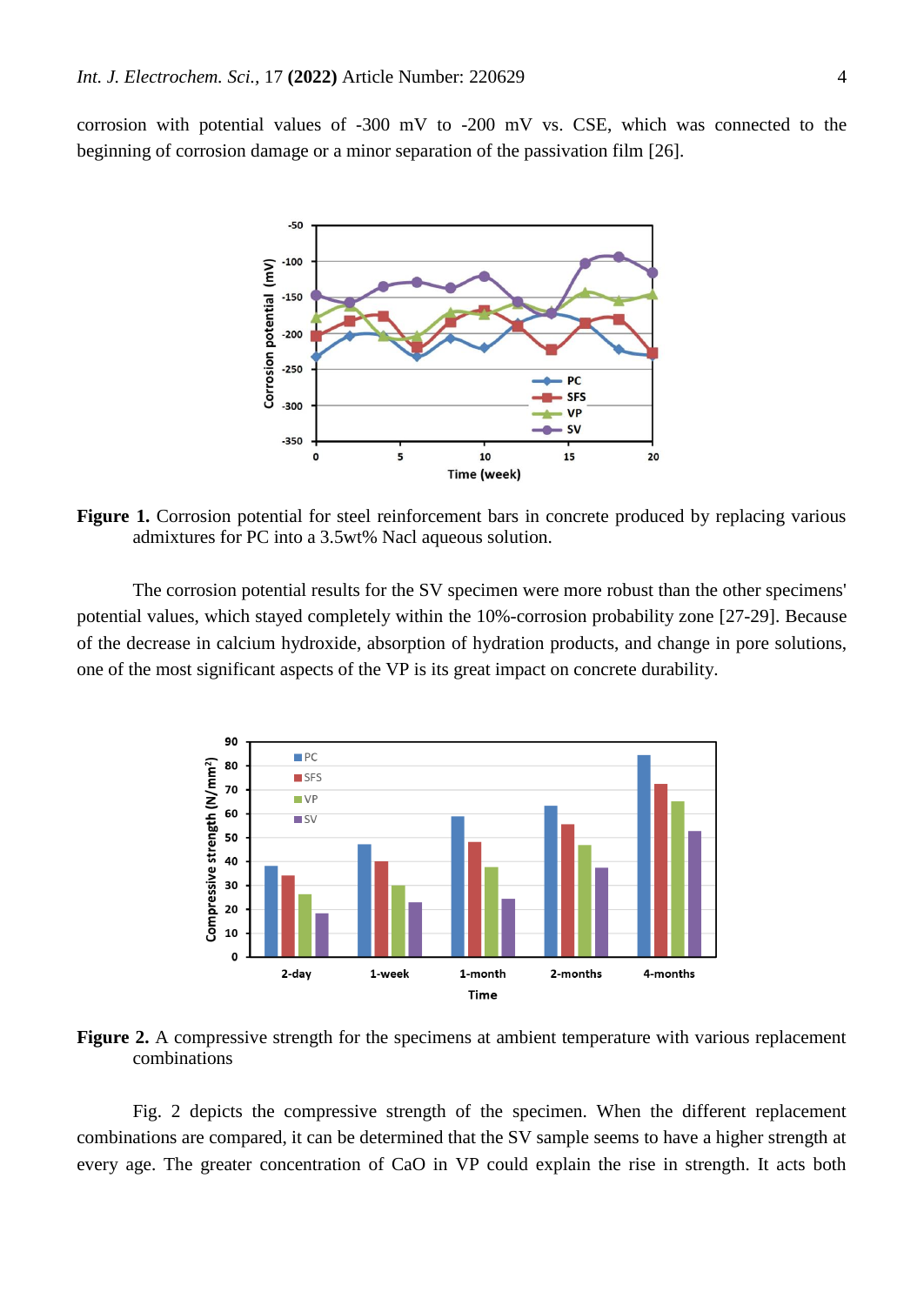hydraulically and pozzolanically, leading to a high, dense, and pore-structured material [\[30-32\]](#page-8-10). In comparison to other specimens, SV mixes were found to have a high strength. Moreover, for each percentage of SFS replacement, concrete containing the SFS had a better starting strength. The overall strength of the concrete was likewise greater than that of the PC concrete.

Figure 3 depicts the polarization curves of steel bars in concrete with various additives after 4 months of exposure to 3.5 wt% NaCl media. All carbon steel bars are examined through passive areas, as revealed in Fig. 3, demonstrating that passive films are generated on the surface of AISI 1020 steel when steel reinforcement bars were exposed to a corrosive environment. Furthermore, a major shift in corrosion-potential forward towards positive-direction was discovered, demonstrating that anodic steel dissolution may be effectively delayed by varying the quantity of additives in concrete structures [\[33-](#page-8-11) [35\]](#page-8-11).



**Figure 3.** The polarization plots of carbon steel bars in concrete with various additives after 4-month of exposure to3.5 wt% NaCl media

**Table 4.** Corrosion elements derived from polarization curves shown in Figure 3.

| <b>Samples</b>            | Current-<br>density( $\mu$ A/cm <sup>2</sup> ) | <b>Corrosion-</b><br>potential(V) | $\beta$ a(mVdec | $\beta_c(mVdec)$ |
|---------------------------|------------------------------------------------|-----------------------------------|-----------------|------------------|
| <b>Portland</b><br>cement | 0.218                                          | $-0.235$                          | 34              | 52               |
| <b>SFS</b>                | 0.078                                          | $-0.215$                          | 38              | 55               |
| VР                        | 0.059                                          | $-0.203$                          | 42              |                  |
| S <sub>I</sub>            | 0.027                                          | $-0.178$                          | 47              |                  |

The SV sample has a considerably larger passive zone compared to the other specimens. Additionally, passive-current density in the SV specimen was lower compared to the other specimens, showing that carbon steel rebar in concrete, including both VP and SFS mixtures, has enhanced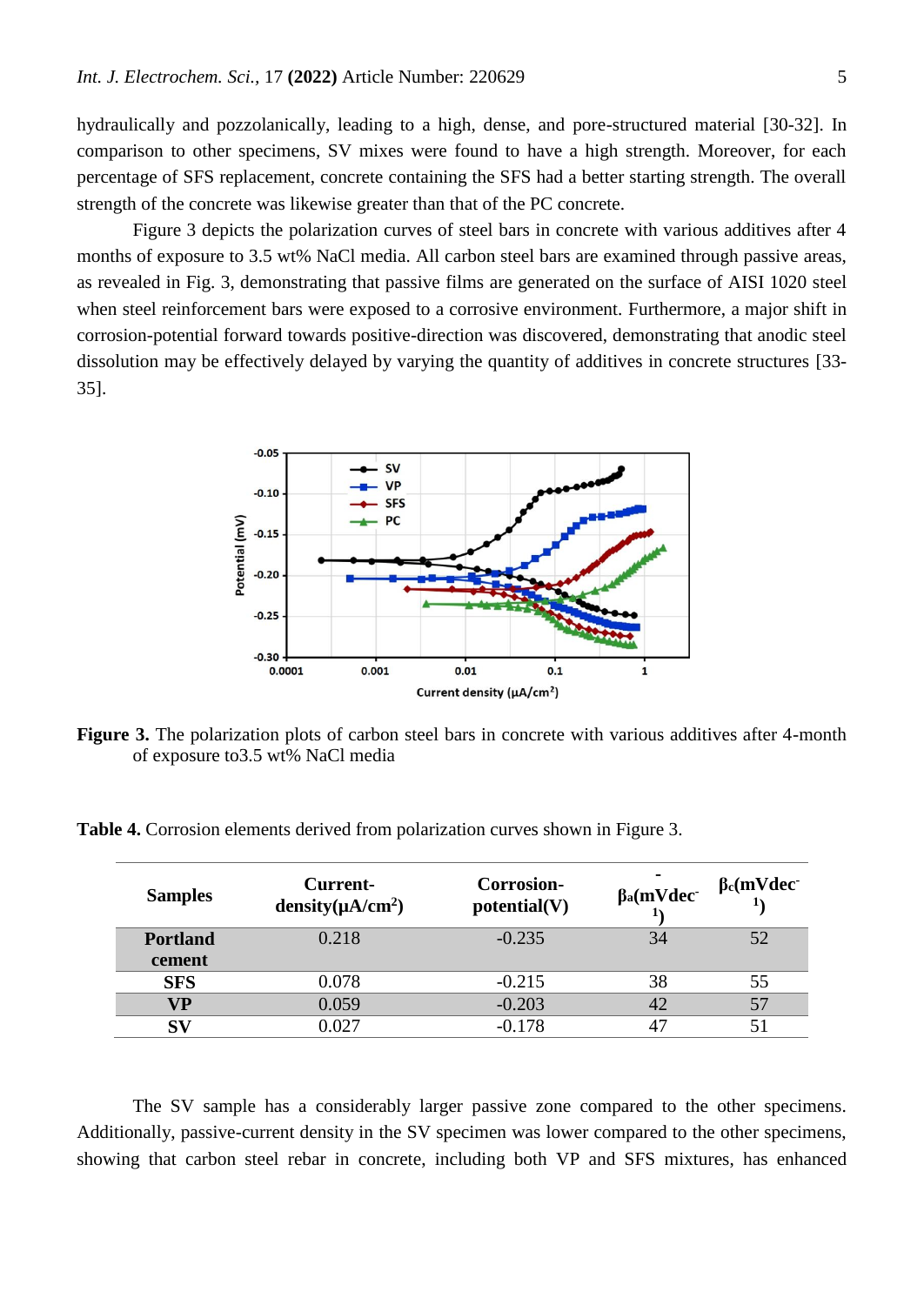corrosion resistance. It's because the VP reacted to free calcium hydroxide during the cement hydration process, making more calcium-silicate-hydrate that developed the mechanical properties and durability of the concrete structures [\[36-38\]](#page-8-12). Table 4 displays the corrosion elements derived from the polarization curves in Fig. 3.



**Figure 4.** EIS plots made using carbon steel reinforced concrete and various admixtures in a 3.5% NaCl solution. An applied circuit model is shown in the inset.

The corrosion resistance of steel reinforcement bars made with various admixtures in a 3.5% NaCl solution was investigated using the EIS approach. Figure 4 shows the Nyquist plots derived from the EIS study. The analogous circuit employed in this study is shown in the inset of Fig. 4.  $R_s$  denotes the resistance to the solution. Capacitance and resistance of covered concrete are represented through C<sup>f</sup> and Rf, respectively [\[39-41\]](#page-8-13). Charge-transfer resistance and double-capacitance of AISI 1020 steel surfaces are represented by  $R_{ct}$  and  $C_{dI}$ , respectively [\[42-44\]](#page-8-14). Table 5 shows the results of the research.

| <b>Sample</b> | $\mathbf{R}_\mathrm{s}(\Omega)$ | $R_f(k\Omega)$ | $R_{ct}(k\Omega)$ | $C_f(\mu F \text{ cm}^{-2})$ | $C_{dl}(\mu F \text{ cm}^{-2})$ |
|---------------|---------------------------------|----------------|-------------------|------------------------------|---------------------------------|
| <b>PC</b>     | 28.3                            | 2.33           | 3.32              | 9.2                          |                                 |
| SFS           | 26.4                            | 3.25           | 4.64              | 5.0                          | oп<br>$\mathbf{O}_{\bullet}$    |
| VP            | 32.8                            | 3.96           | 5.19              |                              | ر. ر                            |
| ${\bf SV}$    | 30.7                            | 517            | 7.36              |                              | ے . ر                           |

**Table 5.** Results obtained with various mixtures in a 3.5% NaCl solution for steel reinforced concrete.

As shown in table 5, when VP and SFS are replaced with PC,  $C_f$  falls and  $R_f$  increases, indicating an improvement in the durability and corrosion resistance, as well as the thickness of the passive film on carbon reinforcing steel. The VP causes a pozzolanic reaction via  $Ca(OH)_2$ , resulting in a homogeneous, insoluble, and dense calcium hydroxide gel [\[45\]](#page-9-0). Furthermore, due to its high specific surface area, VP can form a strong bond with hydrated cement, inhibiting  $Ca(OH)2 Ca(OH)$ formation [\[46,](#page-9-1) [47\]](#page-9-2). Both additives fill in minor cracks and capillary pores, causing the concrete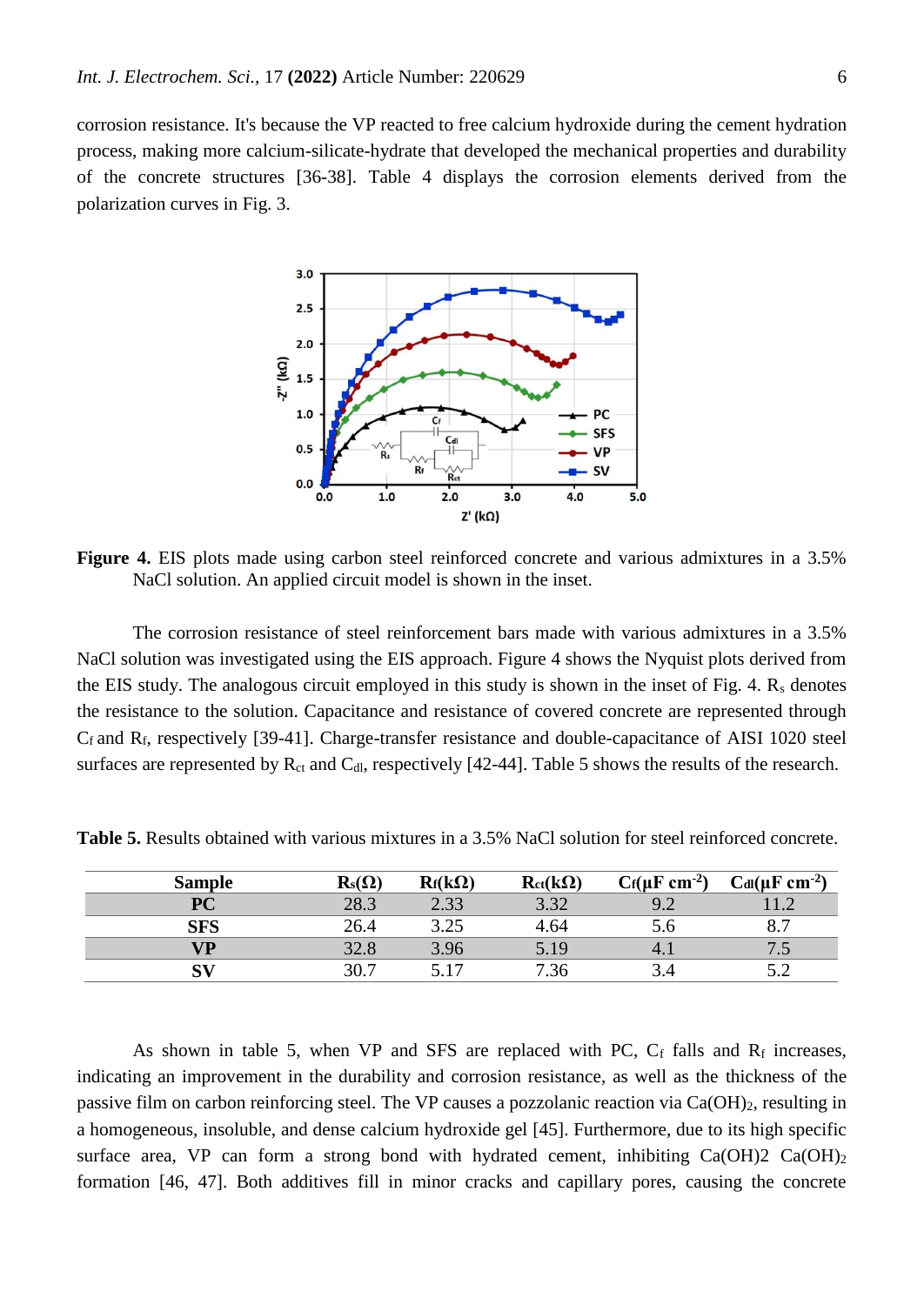structure to shrink. In a corrosion environment, these compounds improve the resistance to corrosion of carbon steel rebar.

Figure 5 illustrates the water absorption of concrete structures with different mixtures after being subjected to a 3.5% NaCl aqueous solution for 1-week, 1-month, 2-month, and 4-month. When the exposure period was increased, all of the mixture samples showed a decrease in water absorption when compared to PC samples, as shown in Fig. 5. This means that VP and SFS admixtures in PC could significantly decrease the water absorption of a concrete building after being exposed to a marine environment. Consequently, once both mixtures are employed, the water absorption of samples is reduced.



**Figure 5.** Water absorption for concrete structures with diverse mixtures in a marine environment after varied immersion times



**Figure 6.** SEM image of steel rebars in various concrete samples after being immersed in a 3.5wt% NaCl environment for 8 weeks.

After eight weeks in the marine environment, Figure 6 displays the surface morphologies of different concrete samples. Low corrosion products and the smallest pits are visible on the surface of the SV specimen, demonstrating minimal pitting corrosion shaped into the surface of AISI 1020 steel rebar, which is consistent with electrochemical studies. This could be linked to chloride ion decreases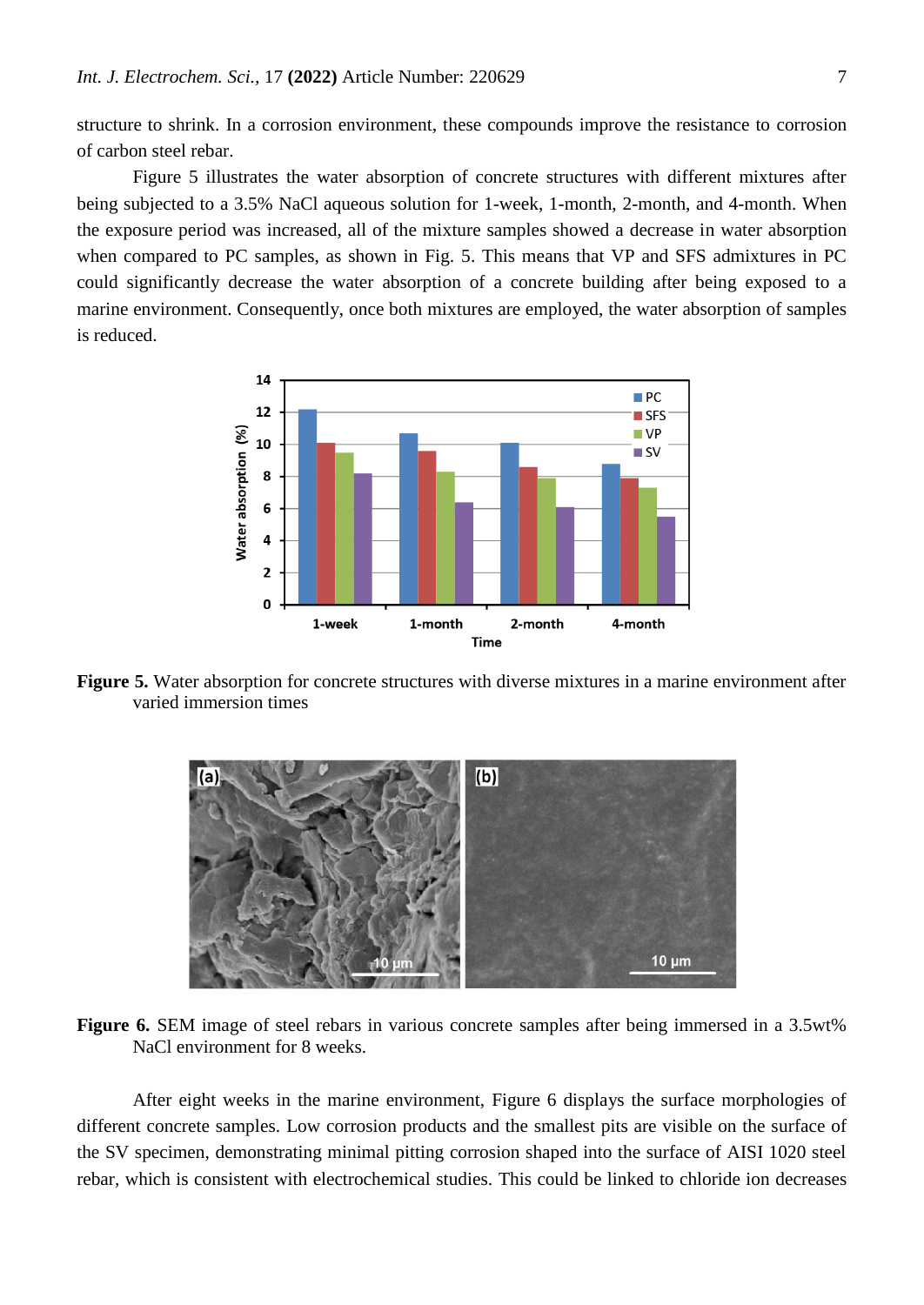and water permeability in reinforced concrete samples. Admixtures can modify the structure of the cement paste by converting large pores to minor pores. The decrease in water permeability and Cl<sup>-</sup>ions caused by the addition of VP and SFS mixtures to OPC resulted in a lower corrosion rate and enhanced corrosion protection of AISI 1020 steel rebar.

### **4. CONCLUSIONS**

In this research, the impact of artificial and natural pozzolans as partial replacements for PC on concrete strength and the electrochemical corrosion activity of carbon steel rebars was investigated in this study. A 3.5wt% NaCl solution was used to expose steel reinforced concrete specimens. According to the mechanical results for concrete examples, the compressive strength of the PC combined with both VP and SFS increased significantly. Water absorption is considerably decreased in the SV concrete specimen. The SV specimen had a minor passive-current density compared to the other specimens, showing that carbon steel reinforced concrete with both VP and SFS mixtures has enhanced corrosion resistance. In comparison to the other samples, the EIS results demonstrate that the SV specimen has a considerable enhancement in polarization resistance, which indicates a stronger corrosion resistance. SEM analysis of the steel surface revealed that the concrete building, including VP and SFS additives, was more homogeneous and dense than the PC sample, which was in accordance with electrochemical outcomes.

#### **References**

- <span id="page-7-0"></span>1. H. Huang, M. Huang, W. Zhang and S. Yang, *Structure and infrastructure engineering*, 17 (2021) 1210.
- 2. H. Huang, C. Xue, W. Zhang and M. Guo, *Engineering Structures*, 251 (2022) 113479.
- 3. S. Kakooei, H.M. Akil, M. Jamshidi and J. Rouhi, *Construction and Building Materials*, 27 (2012) 73.
- <span id="page-7-1"></span>4. M. Alexander and H. Beushausen, *Cement and Concrete Research*, 122 (2019) 17.
- 5. L. Sun, C. Li, C. Zhang, Z. Su and C. Chen, *International Journal of Structural Stability and Dynamics*, 18 (2018) 1840001.
- 6. K. Tan, Y. Qin, T. Du, L. Li, L. Zhang and J. Wang, *Construction and Building Materials*, 287 (2021) 123078.
- <span id="page-7-2"></span>7. C.-l. Zhang, W.-k. Chen, S. Mu, B. Šavija and Q.-f. Liu, *Construction and Building Materials*, 285 (2021) 122806.
- <span id="page-7-3"></span>8. W. Zhang and Z. Tang, *Journal of Composites for Construction*, 25 (2021) 04021043.
- <span id="page-7-4"></span>9. S. Dey, V. Kumar, K. Goud and S. Basha, *Journal of Building Pathology and Rehabilitation*, 6 (2021) 1.
- <span id="page-7-5"></span>10. S. Guo, C. Li, Y. Zhang, Y. Wang, B. Li, M. Yang, X. Zhang and G. Liu, *Journal of Cleaner Production*, 140 (2017) 1060.
- <span id="page-7-6"></span>11. M. Amran, S. Debbarma and T. Ozbakkaloglu, *Construction and Building Materials*, 270 (2021) 121857.
- <span id="page-7-7"></span>12. Z. Wu, S. Wu, J. Bao, W. Qian, S. Karabal, W. Sun and P.J. Withers, *International Journal of Fatigue*, 151 (2021) 106317.
- <span id="page-7-8"></span>13. O.Y. Bayraktar, *Environmental Science and Pollution Research*, 28 (2021) 16843.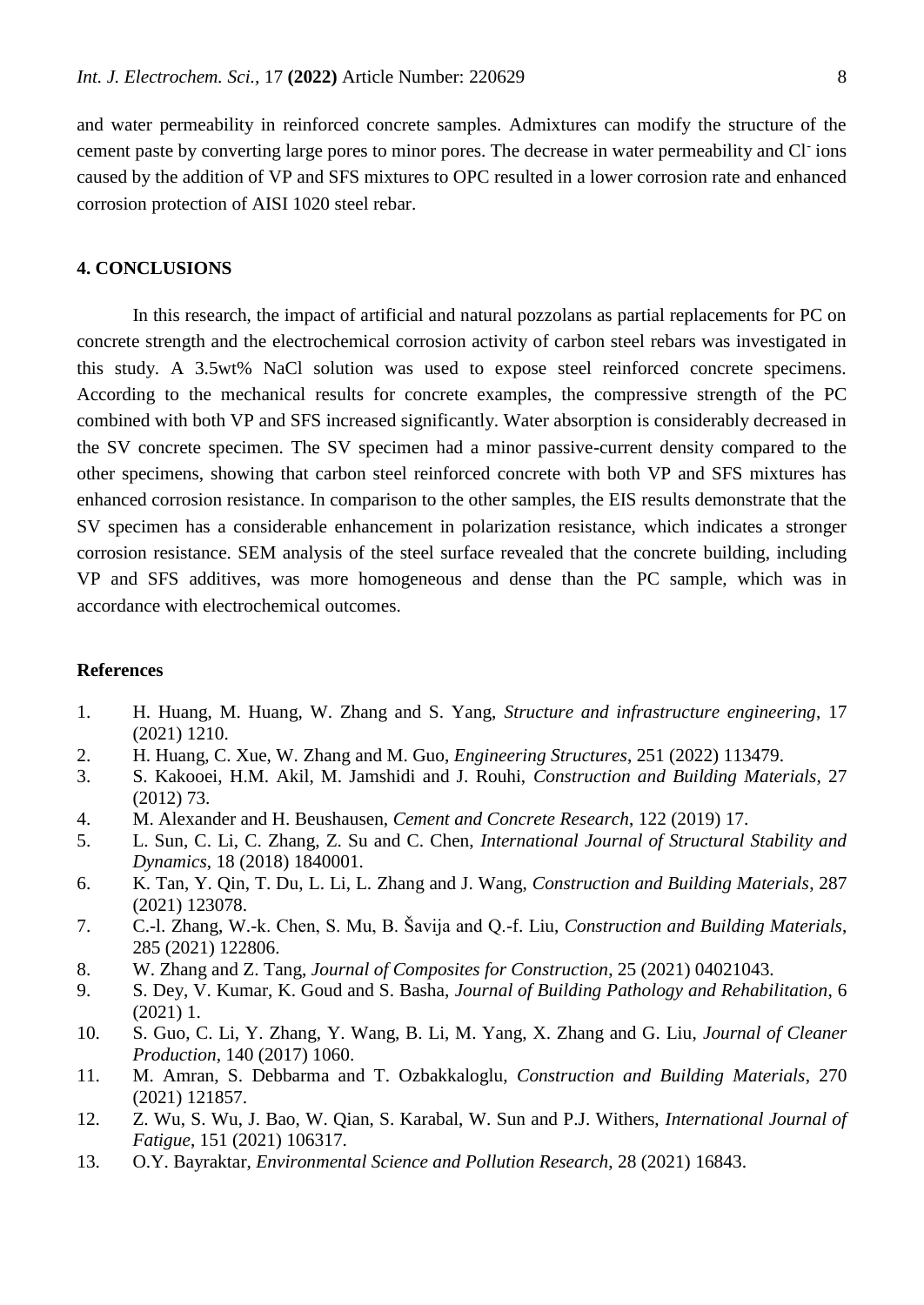- 14. M. Yang, C. Li, Y. Zhang, D. Jia, R. Li, Y. Hou, H. Cao and J. Wang, *Ceramics International*, 45 (2019) 14908.
- 15. Y.-M. Chu, U. Nazir, M. Sohail, M.M. Selim and J.-R. Lee, *Fractal and Fractional*, 5 (2021) 119.
- <span id="page-8-0"></span>16. Y. Wang, H. Zhou and Y. Zhang, *International Journal of Electrochemical Science*, 15 (2020) 3232.
- 17. J. Zhang, C. Li, Y. Zhang, M. Yang, D. Jia, G. Liu, Y. Hou, R. Li, N. Zhang and Q. Wu, *Journal of cleaner production*, 193 (2018) 236.
- 18. S. Kakooei, H.M. Akil, A. Dolati and J. Rouhi, *Construction and Building Materials*, 35 (2012) 564.
- <span id="page-8-1"></span>19. T. Wu, X. Yang, H. Wei and X. Liu, *Construction and Building Materials*, 199 (2019) 526.
- <span id="page-8-2"></span>20. F. Chen, Z. Jin, E. Wang, L. Wang, Y. Jiang, P. Guo, X. Gao and X. He, *Scientific Reports*, 11 (2021) 1.
- <span id="page-8-3"></span>21. Q. Tran and P. Ghosh, *Construction and building materials*, 249 (2020) 118741.
- <span id="page-8-4"></span>22. C. Zhang and F. Zhang, *International Journal of Electrochemical Science*, 15 (2020) 3740.
- <span id="page-8-5"></span>23. M. Nazeer, F. Hussain, M.I. Khan, E.R. El-Zahar, Y.-M. Chu and M. Malik, *Applied Mathematics and Computation*, 420 (2022) 126868.
- <span id="page-8-6"></span>24. A.S. AL-Ameeri, M.I. Rafiq and O. Tsioulou, *Cement and Concrete Composites*, 115 (2021) 103819.
- <span id="page-8-7"></span>25. W. Liu, Z. Guo, C. Wang and S. Niu, *Construction and Building Materials*, 299 (2021) 124011.
- <span id="page-8-8"></span>26. Y. Zhang, B. Hinton, F.B. Varela, M. Forsyth and M.Y. Tan, *Corrosion Engineering, Science and Technology*, 53 (2018) 517.
- <span id="page-8-9"></span>27. V.A. Franco-Luján, M.A. Maldonado-García, J.M. Mendoza-Rangel and P. Montes-Garcia, *Construction and Building Materials*, 198 (2019) 608.
- 28. Y. Zhang, H.N. Li, C. Li, C. Huang, H.M. Ali, X. Xu, C. Mao, W. Ding, X. Cui and M. Yang, *Friction*, (2022) 1.
- 29. N. Naderi, M. Hashim, J. Rouhi and H. Mahmodi, *Materials science in semiconductor processing*, 16 (2013) 542.
- <span id="page-8-10"></span>30. B. Rolón and P.F. Castañeda, *Cleaner Materials*, 2 (2021) 100028.
- 31. M. Wang, X. Yang and W. Wang, *Construction and Building Materials*, 315 (2022) 125740.
- 32. Y.-M. Chu, B. Shankaralingappa, B. Gireesha, F. Alzahrani, M.I. Khan and S.U. Khan, *Applied Mathematics and Computation*, 419 (2022) 126883.
- <span id="page-8-11"></span>33. R. Combrinck, M. Kayondo, B. Le Roux, W. De Villiers and W. Boshoff, *Construction and Building Materials*, 202 (2019) 139.
- 34. M. Rahimi-Golkhandana, S. Danesha and A. Davoodib, *Water Conservation and Management*  5(2021) 78.
- 35. C. Xin, L. Changhe, D. Wenfeng, C. Yun, M. Cong, X. Xuefeng, L. Bo, W. Dazhong, H.N. LI and Y. ZHANG, *Chinese Journal of Aeronautics*, (2021) 1.
- <span id="page-8-12"></span>36. Y. Liang, *Chemical Physics Letters*, 761 (2020) 138117.
- 37. K. Zhou, J. Xu, G. Xiao and Y. Huang, *Journal of Materials Processing Technology*, 302 (2022) 117503.
- 38. M. Liu, C. Li, Y. Zhang, Q. An, M. Yang, T. Gao, C. Mao, B. Liu, H. Cao and X. Xu, *Frontiers of Mechanical Engineering*, 16 (2021) 649.
- <span id="page-8-13"></span>39. G. Zhao, S. Wen and X. Sun, *International Journal of Electrochemical Science*, 16 (2021) 1.
- 40. X. Wu, C. Li, Z. Zhou, X. Nie, Y. Chen, Y. Zhang, H. Cao, B. Liu, N. Zhang and Z. Said, *The International Journal of Advanced Manufacturing Technology*, 117 (2021) 2565.
- 41. T.H. Zhao, M.I. Khan and Y.M. Chu, *Mathematical Methods in the Applied Sciences*, (2021) 1.
- <span id="page-8-14"></span>42. P. Divya, S. Subhashini, A. Prithiba and R. Rajalakshmi, *Materials Today: Proceedings*, 18 (2019) 1581.